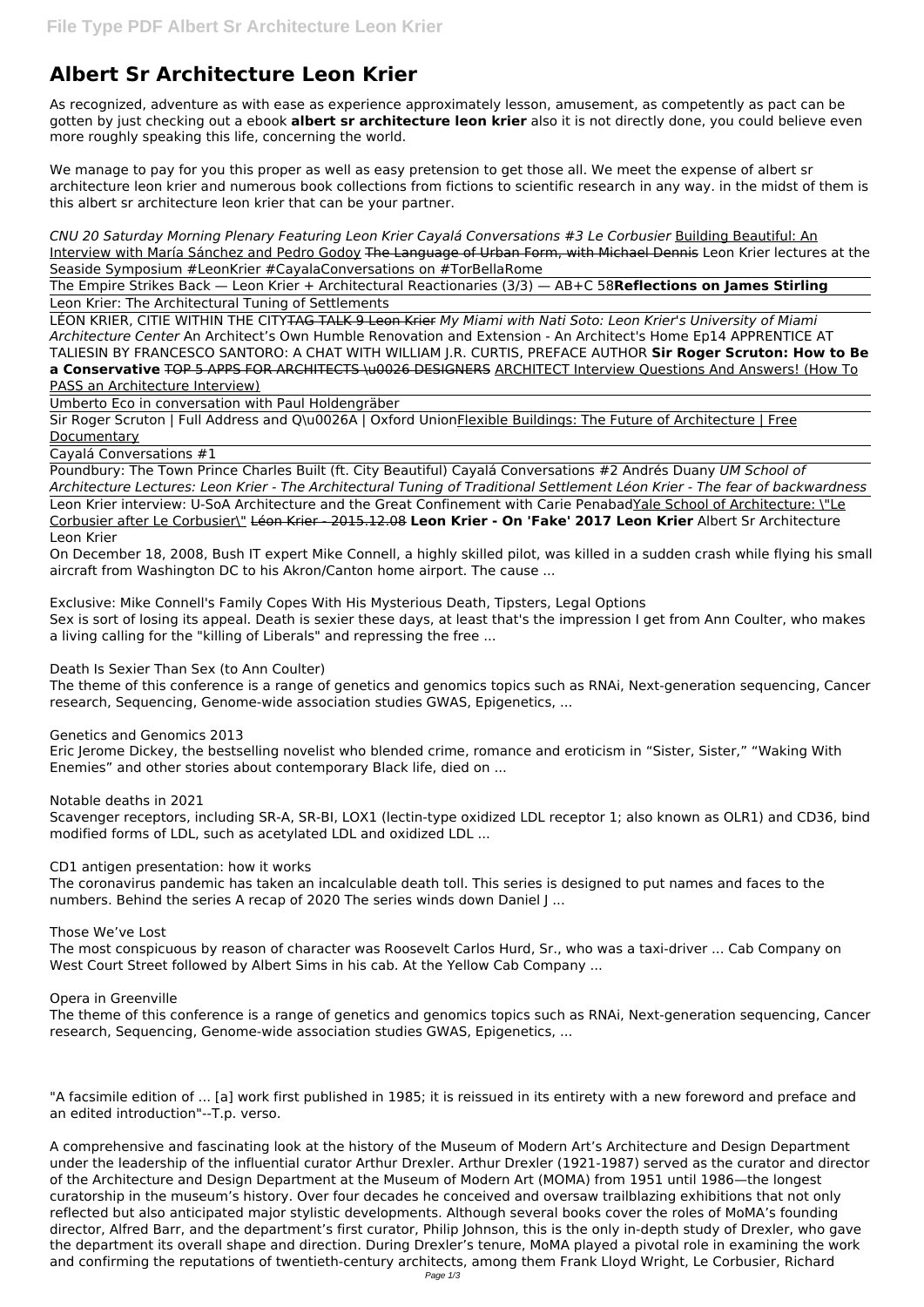Neutra, Marcel Breuer, and Ludwig Mies van der Rohe. Exploring unexpected subjects—from the design of automobiles and industrial objects to a reconstruction of a Japanese house and garden—Drexler's boundary-pushing shows promoted new ideas about architecture and design as modern arts in contemporary society. The department's public and educational programs projected a culture of popular accessibility, offsetting MoMA's reputation as an elitist institution. Drawing on rigorous archival research as well as author Thomas S. Hines's firsthand experience working with Drexler, Architecture and Design at the Museum of Modern Art analyzes how MoMA became a touchstone for the practice and study of midcentury architecture.

Examines Nazi Germany's industrial and armament struggles, revealing the rivalry between Speer and Himmler, and discusses Speer's attempts to save Jewish workers and his coming to terms with his own moral responsibility

Envisioning a positive future through design 2050: Designing Our Tomorrow describes the ways in which architecture and design can engage with the key drivers of change and provide affirmative aspirations for a not-so distant future. With a focal date of 2050, this issue of AD asks when and how the design community can, should, and must be taking action. The discussion centres on shifts in the urban environment and an established way of life in a world of depleted natural resources and climate change. Featuring interviews with Paola Antonelli of MoMA and Tim Brown of IDEO, it includes contributions from thought leaders, such as Janine Benyus, Thomas Fisher, Daniel Kraft, Alex McDowell, Franz Oswold, and Mark Watts. High-profile designers like FutureCitiesLab, SHoP, and UrbanThinkTank, are featured as examples of forward thinking and innovation in the field, highlighting the need for  $-$  and possibility of  $-$  a shift in the global perspective. The discussion includes the challenges we face in creating a positive tomorrow, and the solutions that architecture and design can bring to the table. Despite the proliferation of global crises possibly threatening human survival, our current moment provides the opportunity to write a new, positive story about our future. 2050: Designing Our Tomorrow describes how the design community can contribute to that vision by asserting positive aspirations for the worlds we create ourselves. See how architects and designers inspire global positive change Consider architecture's role in shaping cultural outlook Learn the key drivers of change for the built environment Explore the perspectives of leading experts and designers Architects and planners over the centuries have put a stamp upon the planet through the physical manifestations of their belief structures. Today's design community faces a rising wealth gap, climate change, shifting paradigms of nationalism, and myriad other challenges. 2050: Designing Our Tomorrow phrases global issues as a design problem, and describes how architects and designers can rise to the challenge of creating a more positive future.

This is a dual language ( German/English ) reprint of the now extremely rare and expensive book, Neue Deutsche Baukunst, published in 1941 to showcase the architectural beauty of the building programme instituted by National Socialist Germany. Book consists of photographs of these new structures with details of the architect or artist involved in the project.

Peter Eisenman's competition-winning project for the City of Culture of Galicia in Santiago de Compostela, Spain, is a formidable battery of museums, libraries, and auditoriums, a cultural acropolis atop a spectacular hillside site in northeastern Spain. By excavating the hilltop and arranging six buildings as a kind of artificial topography, Eisenman creates a new warped landscape that seems to merge building and ground, that occupies the hilltop without seeming to have been built upon it. In CODEX, the New York-based Eisenman, known for a career of formal investigations, reveals in essays and illustrations his theory of coding as a device for producing form. Through more than three hundred line drawings and perspectives, the development of the code--and the buildings and landscape it informs--becomes apparent, culminating in a giant earthwork as excavation of the site begins.

The Strange Death of Architectural Criticism is a collection of 100 essays and articles by Martin Pawley, one of the most important and entertaining voices in post-war architectural criticism. Pawley studied architecture at the Oxford School of Architecture, the Ecole Nationale Superieure des Beaux Arts in Paris and the Architectural Association in London, before embarking on a distinguished career as a writer, teacher, critic and broadcaster. A former editor of Building Design, Pawley was later architecture critic of The Guardian and The Observer and has contributed to The Architects' Journal, RIBA Journal and Blueprint amongst other publications. Spanning Pawley's 40 year career, The Strange Death of Architectural Criticism is a celebration of his remarkable body of work. Beginning with his AA diploma thesis "The Time House", the book includes writings on contemporary design, iconic buildings and some of the most important issues facing modern architecture as well as interviews with architects including Norman Foster, Buckminster Fuller, Leon Krier and Zaha Hadid. By turns poignant, coruscating, controversial and humorous - but always original and insightful - this book is a reminder of how exhilarating architectural writing at its best can be.

A look at Adolf Hitler's residences and their role in constructing and promoting the dictator's private persona both within Germany and abroad. Adolf Hitler's makeover from rabble-rouser to statesman coincided with a series of dramatic home renovations he undertook during the mid-1930s. This provocative book exposes the dictator's preoccupation with his private persona, which was shaped by the aesthetic and ideological management of his domestic architecture. Hitler's bachelor life stirred rumors, and the Nazi regime relied on the dictator's three dwellings—the Old Chancellery in Berlin, his apartment in Munich, and the Berghof, his mountain home on the Obersalzberg—to foster the myth of the Führer as a morally upstanding and refined man. Author Despina Stratigakos also reveals the previously untold story of Hitler's interior designer, Gerdy Troost, through newly discovered archival sources. At the height of the Third Reich, media outlets around the world showcased Hitler's homes to audiences eager for behind-the-scenes stories. After the war, fascination with Hitler's domestic life continued as soldiers and journalists searched his dwellings for insights into his psychology. The book's rich illustrations, many previously unpublished, offer readers a rare glimpse into the decisions involved in the making of Hitler's homes and into the sheer power of the propaganda that influenced how the world saw him. "Inarguably the powderkeg title of the year."—Mitchell Owen, Architectural Digest "A fascinating read, which reminds us that in Nazi Germany the architectural and the political can never be disentangled. Like his own confected image, Hitler's buildings cannot be